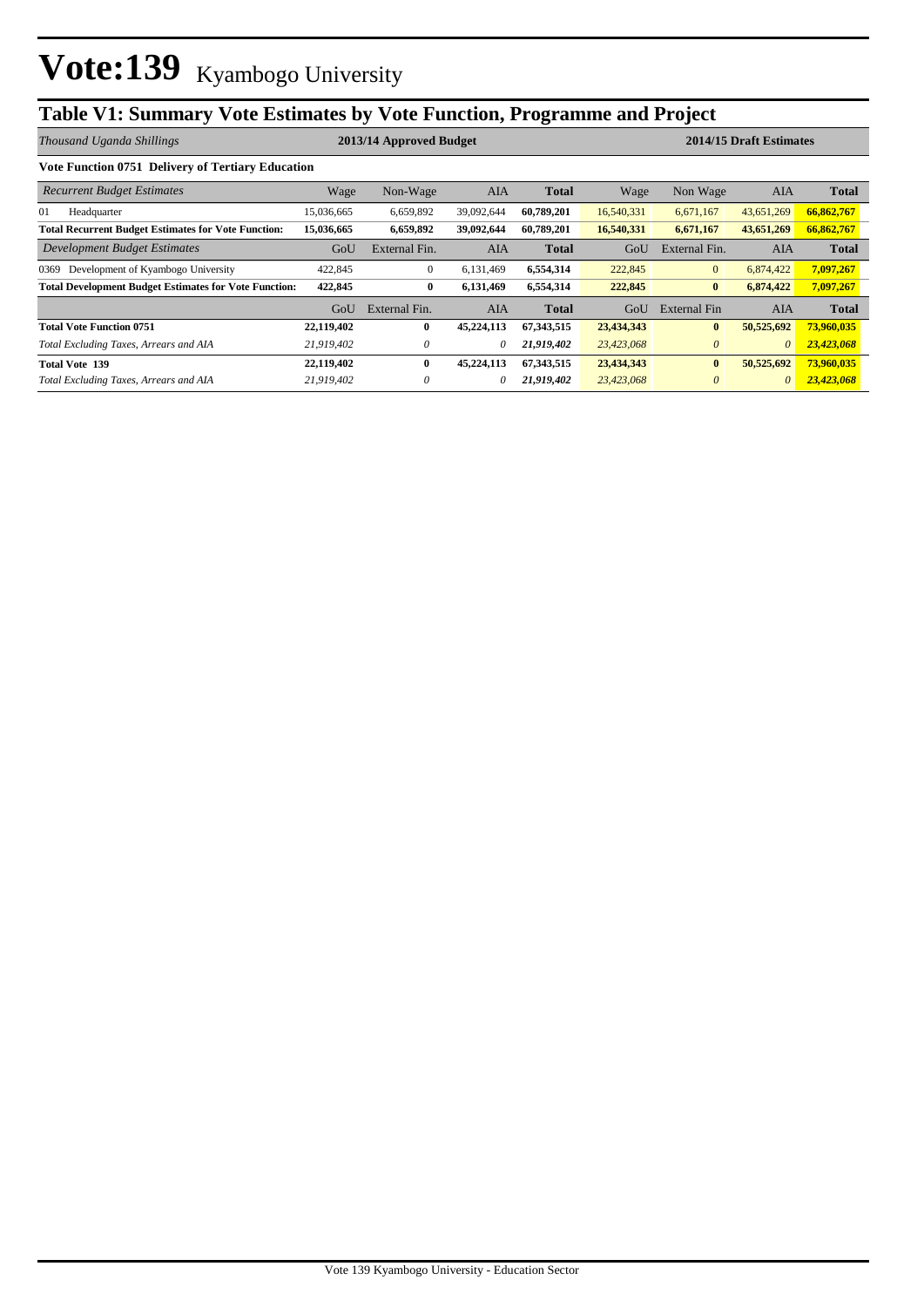## **Table V2: Summary Vote Estimates by Item**

| Thousand Uganda Shillings                                    |                  | 2013/14 Approved Budget          |                   |                    |                        |                                    | 2014/15 Draft Estimates |                         |  |  |  |
|--------------------------------------------------------------|------------------|----------------------------------|-------------------|--------------------|------------------------|------------------------------------|-------------------------|-------------------------|--|--|--|
|                                                              |                  | GoU External Fin.                | AIA               | <b>Total</b>       |                        | GoU External Fin.                  | AIA                     | <b>Total</b>            |  |  |  |
| <b>Employees, Goods and Services (Outputs Provided)</b>      | 21,129,052       | 0                                | 35,084,842        | 56,213,894         | 22,364,706             | $\boldsymbol{\theta}$              | 40,170,374              | 62,535,079              |  |  |  |
| 211101 General Staff Salaries                                | 15,036,665       | $\boldsymbol{0}$                 | 7,268,532         | 22,305,197         | 16,540,331             | $\mathbf{0}$                       | 6,871,200               | 23,411,531              |  |  |  |
| 211102 Contract Staff Salaries (Incl. Casuals, Temporary)    | $\boldsymbol{0}$ | $\boldsymbol{0}$                 | 300,000           | 300,000            | $\mathbf{0}$           | $\mathbf{0}$                       | 250,000                 | 250,000                 |  |  |  |
| 211103 Allowances                                            | 1,036,906        | $\mathbf{0}$                     | 13,096,238        | 14,133,144         | 1,056,906              | $\mathbf{0}$                       | 15,273,962              | 16,330,869              |  |  |  |
| 212101 Social Security Contributions                         | 1,503,833        | $\boldsymbol{0}$                 | 1,407,070         | 2,910,903          | 1,609,357              | $\mathbf{0}$                       | 2,586,644               | 4,196,001               |  |  |  |
| 213001 Medical expenses (To employees)                       | 41,000           | $\boldsymbol{0}$                 | 311,500           | 352,500            | 41,000                 | $\boldsymbol{0}$                   | 311,500                 | 352,500                 |  |  |  |
| 213002 Incapacity, death benefits and funeral expenses       | 60,000           | $\boldsymbol{0}$                 | 60,000            | 120,000            | 60,000                 | $\mathbf{0}$                       | 66,000                  | 126,000                 |  |  |  |
| 213004 Gratuity Expenses                                     | 57,000           | $\boldsymbol{0}$                 | 710,000           | 767,000            | 57,000                 | $\boldsymbol{0}$                   | 443,000                 | 500,000                 |  |  |  |
| 221001 Advertising and Public Relations                      | 35,000           | $\boldsymbol{0}$                 | 263,237           | 298,237            | 35,000                 | $\boldsymbol{0}$                   | 479,000                 | 514,000                 |  |  |  |
| 221002 Workshops and Seminars                                | 12,000           | $\boldsymbol{0}$                 | 479,606           | 491,606            | 3,600                  | $\mathbf{0}$                       | 337,621                 | 341,221                 |  |  |  |
| 221003 Staff Training                                        | 200,000          | $\boldsymbol{0}$                 | 653,000           | 853,000            | 50,000                 | $\mathbf{0}$                       | 771,891                 | 821,891                 |  |  |  |
| 221004 Recruitment Expenses                                  | 35,000           | $\boldsymbol{0}$                 | 85,000            | 120,000            | 34,790                 | $\mathbf{0}$                       | 5,000                   | 39,790                  |  |  |  |
| 221005 Hire of Venue (chairs, projector, etc)                | 15,000           | $\boldsymbol{0}$                 | 23,600            | 38,600             | 24,120                 | $\boldsymbol{0}$                   | 129,600                 | 153,720                 |  |  |  |
| 221006 Commissions and related charges                       | 35,010           | $\boldsymbol{0}$                 | 508,059           | 543,069            | 20,238                 | $\boldsymbol{0}$                   | 557,000                 | 577,238                 |  |  |  |
| 221007 Books, Periodicals & Newspapers                       | 56,000           | $\boldsymbol{0}$                 | 700,268           | 756,268            | 56,000                 | $\boldsymbol{0}$                   | 982,316                 | 1,038,316               |  |  |  |
| 221008 Computer supplies and Information Technology (IT)     | 63,520           | $\boldsymbol{0}$                 | 406,908           | 470,428            | 25,718                 | $\boldsymbol{0}$                   | 391,647                 | 417,365                 |  |  |  |
| 221009 Welfare and Entertainment                             | 66,372           | $\boldsymbol{0}$                 | 285,392           | 351,764            | 50,372                 | $\boldsymbol{0}$                   | 629,417                 | 679,789                 |  |  |  |
| 221010 Special Meals and Drinks                              | 34,000           | $\mathbf{0}$                     | 36,500            | 70,500             | 1,003,751              | $\boldsymbol{0}$                   | 932,724                 | 1,936,475               |  |  |  |
| 221011 Printing, Stationery, Photocopying and Binding        | 72,000           | $\boldsymbol{0}$                 | 484,699           | 556,699            | 181,797                | $\mathbf{0}$                       | 1,183,170               | 1,364,967               |  |  |  |
| 221012 Small Office Equipment                                | 5,000            | $\boldsymbol{0}$                 | 175,198           | 180,198            | 5,000                  | $\boldsymbol{0}$                   | 114,173                 | 119,173                 |  |  |  |
| 221014 Bank Charges and other Bank related costs             | 9,800            | $\boldsymbol{0}$                 | 48,590            | 58,390             | 9,806                  | $\mathbf{0}$                       | 83,555                  | 93,361                  |  |  |  |
| 221016 IFMS Recurrent costs                                  | $\mathbf{0}$     | $\boldsymbol{0}$                 | 80,000            | 80,000             | $\mathbf{0}$           | $\mathbf{0}$                       | 55,246                  | 55,246                  |  |  |  |
| 222001 Telecommunications                                    | 44,000           | $\boldsymbol{0}$                 | 253,790           | 297,790            | 24,000                 | $\boldsymbol{0}$                   | 170,529                 | 194,529                 |  |  |  |
| 222002 Postage and Courier                                   | 6,000            | $\boldsymbol{0}$                 | 3,900             | 9,900              | 6,000                  | $\boldsymbol{0}$                   | 3,900                   | 9,900                   |  |  |  |
| 222003 Information and communications technology (ICT)       | $\mathbf{0}$     | $\boldsymbol{0}$                 |                   | $\boldsymbol{0}$   | $\mathbf{0}$           | $\boldsymbol{0}$                   | 157,000                 | 157,000                 |  |  |  |
| 223001 Property Expenses                                     | 7,000            | $\boldsymbol{0}$                 | 85,000            | 92,000             | 7,000                  | $\boldsymbol{0}$                   | 13,000                  | 20,000                  |  |  |  |
| 223002 Rates                                                 | 25,000           | $\overline{0}$                   | $\boldsymbol{0}$  | 25,000             | 25,000                 | $\boldsymbol{0}$                   | 65,000                  | 90,000                  |  |  |  |
| 223004 Guard and Security services                           | 20,000           | $\boldsymbol{0}$                 | 456,000           | 476,000            | 20,000                 | $\mathbf{0}$                       | 456,000                 | 476,000                 |  |  |  |
| 223005 Electricity                                           | 746,409          | $\boldsymbol{0}$                 | 259,191           | 1,005,600          | 746,409                | $\mathbf{0}$                       | 333,591                 | 1,080,000               |  |  |  |
| 223006 Water                                                 | 226,160          | $\boldsymbol{0}$                 | 653,840           | 880,000            | 226,160                | $\mathbf{0}$                       | 749,490                 | 975,650                 |  |  |  |
| 223007 Other Utilities- (fuel, gas, firewood, charcoal)      | 44,000           | $\boldsymbol{0}$                 | 190,460           | 234,460            | 44,000                 | $\mathbf{0}$                       | 101,860                 | 145,860                 |  |  |  |
| 224001 Medical and Agricultural supplies                     | 84,360           | $\boldsymbol{0}$                 | 165,988           | 250,348            | 84,360                 | $\boldsymbol{0}$                   | 222,666                 | 307,026                 |  |  |  |
| 224002 General Supply of Goods and Services                  | 1,115,027        | $\boldsymbol{0}$                 | 3,189,932         | 4,304,959          | $\mathbf{0}$           | $\boldsymbol{0}$                   |                         | $\overline{\mathbf{0}}$ |  |  |  |
| 224004 Cleaning and Sanitation                               | $\boldsymbol{0}$ | $\boldsymbol{0}$                 |                   | $\boldsymbol{0}$   | $\boldsymbol{0}$       | $\boldsymbol{0}$                   | 670,747                 | 670,747                 |  |  |  |
| 224006 Agricultural Supplies                                 | $\boldsymbol{0}$ | $\boldsymbol{0}$                 |                   | 0                  | $\mathbf{0}$           | $\boldsymbol{0}$                   | 1,271,616               | 1,271,616               |  |  |  |
| 225001 Consultancy Services- Short term<br>226001 Insurances | $\boldsymbol{0}$ | $\boldsymbol{0}$<br>$\mathbf{0}$ | 80,000            | 80,000             | $\mathbf{0}$<br>20,000 | $\boldsymbol{0}$<br>$\overline{0}$ | 275,541                 | 275,541                 |  |  |  |
| 227001 Travel inland                                         | 20,000<br>47,000 | $\boldsymbol{0}$                 | 43,500<br>200,604 | 63,500             | 27,000                 | $\boldsymbol{0}$                   | 80,000<br>425,470       | 100,000                 |  |  |  |
| 227002 Travel abroad                                         |                  | $\boldsymbol{0}$                 | 325,021           | 247,604<br>347,971 | 22,950                 | $\mathbf{0}$                       | 537,869                 | 452,470<br>560,819      |  |  |  |
| 227003 Carriage, Haulage, Freight and transport hire         | 22,950<br>10,000 | $\boldsymbol{0}$                 | 1,000             | 11,000             | 10,000                 | $\mathbf{0}$                       | 15,310                  | 25,310                  |  |  |  |
| 227004 Fuel, Lubricants and Oils                             | 115,000          | $\boldsymbol{0}$                 | 653,144           | 768,144            | 15,000                 | $\boldsymbol{0}$                   | 775,606                 | 790,606                 |  |  |  |
| 228001 Maintenance - Civil                                   | 54,000           | $\boldsymbol{0}$                 | 478,913           | 532,913            | 54,000                 | $\boldsymbol{0}$                   | 546,000                 | 600,000                 |  |  |  |
| 228002 Maintenance - Vehicles                                | 68,000           | $\boldsymbol{0}$                 | 55,300            | 123,300            | 68,000                 | $\boldsymbol{0}$                   | 172,000                 | 240,000                 |  |  |  |
| 228003 Maintenance – Machinery, Equipment & Furniture        | 50,000           | $\boldsymbol{0}$                 | 261,353           | 311,353            | 50,000                 | $\boldsymbol{0}$                   | 169,431                 | 219,431                 |  |  |  |
| 228004 Maintenance – Other                                   | $\boldsymbol{0}$ | $\boldsymbol{0}$                 |                   | $\bf{0}$           | $\boldsymbol{0}$       | $\boldsymbol{0}$                   | 10,000                  | 10,000                  |  |  |  |
| 282103 Scholarships and related costs                        | 50,040           | $\boldsymbol{0}$                 | 344,509           | 394,549            | 50,040                 | $\boldsymbol{0}$                   | 493,081                 | 543,121                 |  |  |  |
| Grants, Transfers and Subsides (Outputs Funded)              | 567,505          | 0                                | 4,007,802         | 4,575,307          | 835,518                | $\boldsymbol{\theta}$              | 3,480,896               | 4,316,413               |  |  |  |
| 262101 Contributions to International Organisations (Curren  | 20,000           | $\boldsymbol{0}$                 | 160,000           | 180,000            | $\boldsymbol{0}$       | $\boldsymbol{0}$                   | 401,000                 | 401,000                 |  |  |  |
| 263106 Other Current grants                                  | 547,505          | $\boldsymbol{0}$                 | 3,847,802         | 4,395,307          | 835,518                | $\mathbf{0}$                       | 3,079,896               | 3,915,413               |  |  |  |
| <b>Investment</b> (Capital Purchases)                        | 422,845          | 0                                | 6,131,469         | 6,554,314          | 222,845                | $\boldsymbol{\theta}$              | 6,874,422               | 7,097,267               |  |  |  |
| 231001 Non Residential buildings (Depreciation)              | 162,845          | $\boldsymbol{0}$                 | 2,370,000         | 2,532,845          | 162,845                | $\boldsymbol{0}$                   | 3,719,420               | 3,882,265               |  |  |  |
| 231002 Residential buildings (Depreciation)                  | $\boldsymbol{0}$ | $\boldsymbol{0}$                 | 170,640           | 170,640            | $\mathbf{0}$           | $\boldsymbol{0}$                   |                         | $\mathbf{0}$            |  |  |  |
| 231003 Roads and bridges (Depreciation)                      | $\boldsymbol{0}$ | $\boldsymbol{0}$                 | 1,000,000         | 1,000,000          | $\boldsymbol{0}$       | $\boldsymbol{0}$                   |                         | $\bf{0}$                |  |  |  |
| 231004 Transport equipment                                   | $\boldsymbol{0}$ | $\boldsymbol{0}$                 |                   | $\bf{0}$           | $\mathbf{0}$           | $\boldsymbol{0}$                   | 320,000                 | 320,000                 |  |  |  |
| 231005 Machinery and equipment                               | 60,000           | $\boldsymbol{0}$                 | 1,135,147         | 1,195,147          | 60,000                 | $\boldsymbol{0}$                   | 1,781,172               | 1,841,172               |  |  |  |
| 231006 Furniture and fittings (Depreciation)                 | $\boldsymbol{0}$ | $\boldsymbol{0}$                 | 316,627           | 316,627            | $\boldsymbol{0}$       | $\boldsymbol{0}$                   | 345,830                 | 345,830                 |  |  |  |
| 231007 Other Fixed Assets (Depreciation)                     | $\boldsymbol{0}$ | $\boldsymbol{0}$                 | 1,139,055         | 1,139,055          | $\mathbf{0}$           | $\boldsymbol{0}$                   | 708,000                 | 708,000                 |  |  |  |
| 312206 Gross Tax                                             | 200,000          | $\boldsymbol{0}$                 | $\boldsymbol{0}$  | 200,000            | $\boldsymbol{0}$       | $\boldsymbol{0}$                   |                         | $\mathbf{0}$            |  |  |  |
| <b>Arrears</b>                                               | 0                | 0                                |                   | 0                  | 11,275                 | $\pmb{\theta}$                     | $\pmb{\theta}$          | 11,275                  |  |  |  |
| 321614 Electricity arrears (Budgeting)                       | $\boldsymbol{0}$ | $\mathbf{0}$                     |                   | $\boldsymbol{0}$   | 11,275                 | $\boldsymbol{0}$                   | $\bf{0}$                | 11,275                  |  |  |  |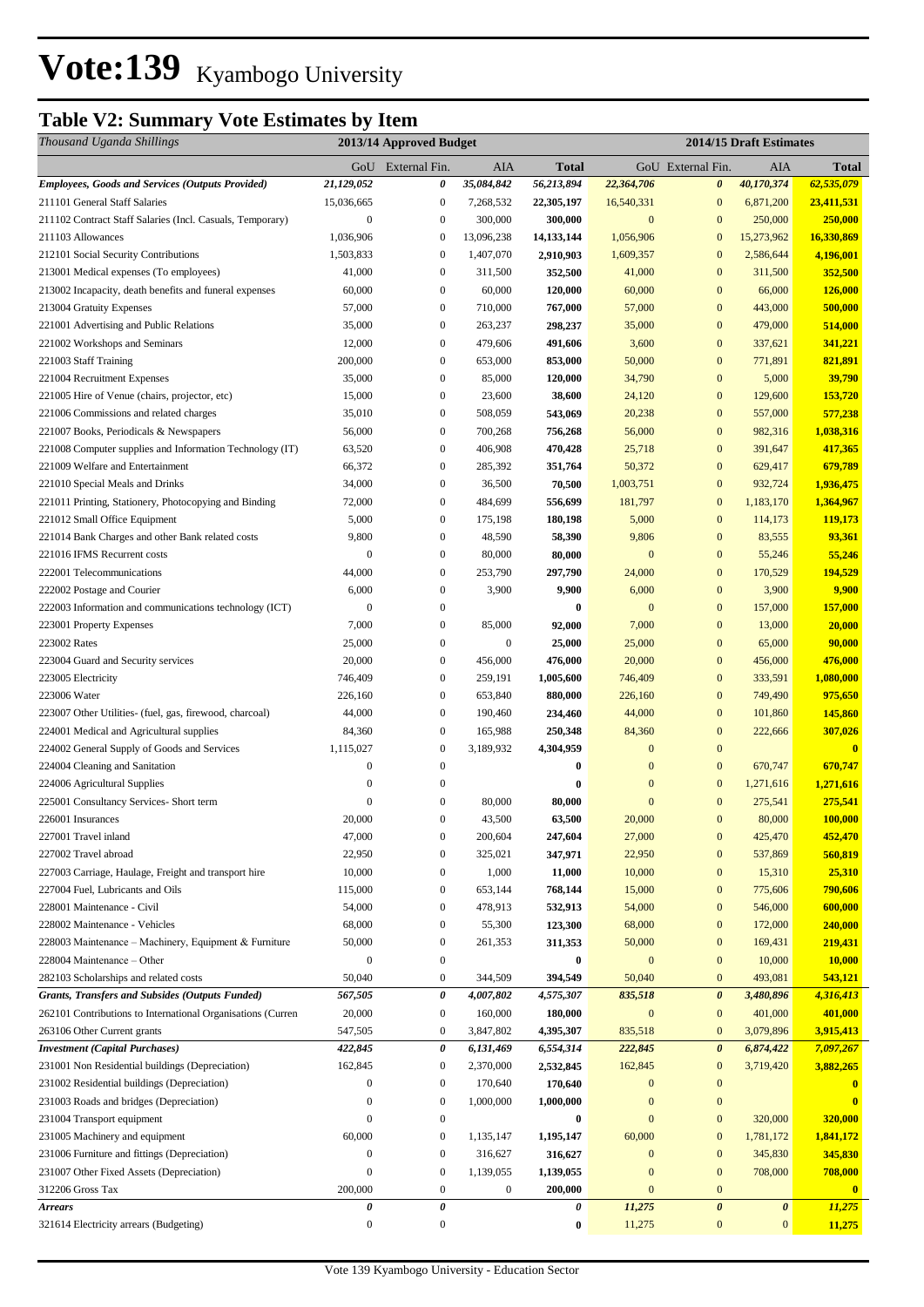# Vote:139 Kyambogo University

| <b>Table V2: Summary Vote Estimates by Item</b> |                                                    |               |            |              |            |                   |            |              |  |  |  |
|-------------------------------------------------|----------------------------------------------------|---------------|------------|--------------|------------|-------------------|------------|--------------|--|--|--|
| Thousand Uganda Shillings                       | 2014/15 Draft Estimates<br>2013/14 Approved Budget |               |            |              |            |                   |            |              |  |  |  |
|                                                 | GoU                                                | External Fin. | AIA        | <b>Total</b> |            | GoU External Fin. | AIA        | <b>Total</b> |  |  |  |
| <b>Grand Total Vote 139</b>                     | 22,119,402                                         | 0             | 45,224,113 | 67.343.515   | 23,434,343 | $\mathbf{0}$      | 50,525,692 | 73,960,035   |  |  |  |
| Total Excluding Taxes, Arrears and AIA          | 21,919,402                                         |               |            | 21,919,402   | 23,423,068 | $\theta$          | 0          | 23,423,068   |  |  |  |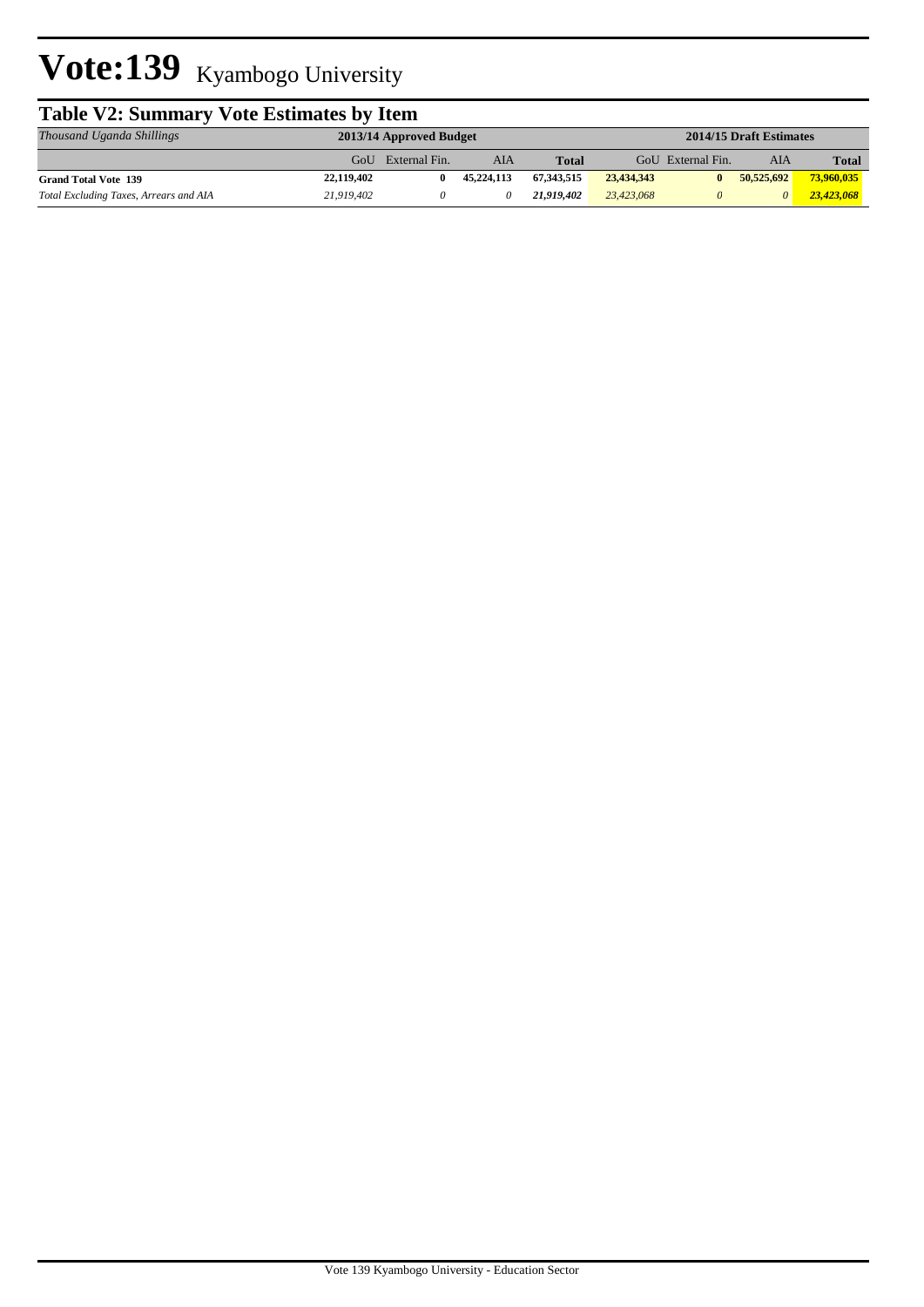## Vote:139 Kyambogo University

## **Table V3: Detailed Estimates by Vote Function, Cost Centre, Output and Item**

#### *Vote Function 0751 Delivery of Tertiary Education*

#### *Recurrent Budget Estimates*

#### **Programme 01 Headquarter**

| Thousand Uganda Shillings                                                           |                                      | 2013/14 Approved Budget |                           |              |                                      | 2014/15 Draft Estimates |                  |                   |
|-------------------------------------------------------------------------------------|--------------------------------------|-------------------------|---------------------------|--------------|--------------------------------------|-------------------------|------------------|-------------------|
| <b>Outputs Provided</b>                                                             | Wage                                 | Non-Wage                | AIA                       | <b>Total</b> | Wage                                 | Non Wage                | AIA              | <b>Total</b>      |
| Output:075101 Teaching and Traini                                                   |                                      |                         |                           |              |                                      |                         |                  |                   |
| 211101 General Staff Salaries                                                       | 5,112,466                            | $\boldsymbol{0}$        | $\boldsymbol{0}$          | 5,112,466    | 5,112,466                            | $\bf{0}$                | $\bf{0}$         | 5,112,466         |
| 211103 Allowances                                                                   | $\boldsymbol{0}$                     | 668,673                 | 7,462,702                 | 8,131,376    | $\mathbf{0}$                         | 688,673                 | 7,502,066        | 8,190,740         |
| 212101 Social Security Contributions                                                | $\boldsymbol{0}$                     | 88,867                  | 746,270                   | 835,138      | $\mathbf{0}$                         | 68,867                  | 1,149,677        | 1,218,544         |
| 221002 Workshops and Seminars                                                       | $\boldsymbol{0}$                     | 8,400                   | 335,725                   | 344,125      | $\mathbf{0}$                         | $\mathbf{0}$            | $\mathbf{0}$     | $\bf{0}$          |
| 221003 Staff Training                                                               | $\boldsymbol{0}$                     | 200,000                 | 653,000                   | 853,000      | $\overline{0}$                       | 50,000                  | 771,891          | 821,891           |
| 221005 Hire of Venue (chairs, projector, etc)                                       | $\boldsymbol{0}$                     | $\boldsymbol{0}$        | $\mathbf{0}$              | 0            | $\mathbf{0}$                         | 8,400                   | 91,600           | 100,000           |
| 221007 Books, Periodicals & Newspapers                                              | $\boldsymbol{0}$                     | 56,000                  | 700,268                   | 756,268      | $\mathbf{0}$                         | 56,000                  | 897,496          | 953,496           |
| 221011 Printing, Stationery, Photocopying and                                       | $\boldsymbol{0}$                     | $\boldsymbol{0}$        | $\mathbf{0}$              | 0            | $\mathbf{0}$                         | 129,797                 | 916,553          | 1,046,350         |
| 224002 General Supply of Goods and Services                                         | $\boldsymbol{0}$                     | 129,797                 | 776,414                   | 906,211      | $\mathbf{0}$                         | $\mathbf{0}$            | $\mathbf{0}$     | $\mathbf{0}$      |
| 224006 Agricultural Supplies                                                        | $\boldsymbol{0}$                     | $\boldsymbol{0}$        | $\boldsymbol{0}$          | $\bf{0}$     | $\mathbf{0}$                         | $\boldsymbol{0}$        | 1,271,616        | 1,271,616         |
| Total Cost of Output 075101:                                                        | 5,112,466                            |                         | 1,151,738 10,674,379      | 16,938,582   | 5,112,466                            | 1,001,738               | 12,600,899       | 18,715,102        |
| Output:075102 Research, consultancy and publications                                |                                      |                         |                           |              |                                      |                         |                  |                   |
| 282103 Scholarships and related costs                                               | $\boldsymbol{0}$                     | 50,040                  | 344,509                   | 394,549      | $\mathbf{0}$                         | 50,040                  | 350,640          | 400,680           |
| Total Cost of Output 075102:                                                        | 0                                    | 50,040                  | 344,509                   | 394,549      | $\boldsymbol{\theta}$                | 50,040                  | 350,640          | 400,680           |
| Output:075103 Outreach                                                              | $\boldsymbol{0}$                     | $\mathbf{0}$            | $\boldsymbol{0}$          | 0            | $\mathbf{0}$                         | $\mathbf{0}$            |                  | 13,329            |
| 211103 Allowances                                                                   | $\boldsymbol{0}$                     | $\boldsymbol{0}$        | $\overline{0}$            | $\bf{0}$     | $\overline{0}$                       | $\mathbf{0}$            | 13,329<br>20,000 |                   |
| 221002 Workshops and Seminars                                                       | $\boldsymbol{0}$                     | 84,360                  | 165,988                   | 250,348      | $\mathbf{0}$                         | 84,360                  | 222,666          | 20,000<br>307,026 |
| 224001 Medical and Agricultural supplies<br>225001 Consultancy Services- Short term | $\boldsymbol{0}$                     | $\boldsymbol{0}$        | $\boldsymbol{0}$          | $\bf{0}$     | $\mathbf{0}$                         | $\mathbf{0}$            | 130,841          | 130,841           |
| 227001 Travel inland                                                                | $\mathbf{0}$                         | $\mathbf{0}$            | $\mathbf{0}$              | 0            | $\mathbf{0}$                         | $\mathbf{0}$            | 298,663          | 298,663           |
| 227002 Travel abroad                                                                | $\boldsymbol{0}$                     | $\boldsymbol{0}$        | $\boldsymbol{0}$          | $\bf{0}$     | $\mathbf{0}$                         | $\mathbf{0}$            | 41,135           | 41,135            |
| 282103 Scholarships and related costs                                               | $\boldsymbol{0}$                     | $\overline{0}$          | $\overline{0}$            | $\bf{0}$     | $\overline{0}$                       | $\mathbf{0}$            | 142,441          | 142,441           |
| Total Cost of Output 075103:                                                        | 0                                    | 84,360                  | 165,988                   | 250,348      | 0                                    | 84,360                  | 869,075          | 953,435           |
| Output:075104 Students' Welfare                                                     |                                      |                         |                           |              |                                      |                         |                  |                   |
| 221005 Hire of Venue (chairs, projector, etc)                                       | $\boldsymbol{0}$                     | 15,000                  | 23,600                    | 38,600       | $\bf{0}$                             | $\bf{0}$                | $\mathbf{0}$     | $\mathbf{0}$      |
| 221010 Special Meals and Drinks                                                     | $\boldsymbol{0}$                     | $\boldsymbol{0}$        | $\boldsymbol{0}$          | $\bf{0}$     | $\mathbf{0}$                         | 1,003,751               | 900,249          | 1,904,000         |
| 224002 General Supply of Goods and Services                                         | $\boldsymbol{0}$                     | 939,597                 | 1,772,005                 | 2,711,602    | $\mathbf{0}$                         | $\boldsymbol{0}$        | $\mathbf{0}$     | $\mathbf{0}$      |
| Total Cost of Output 075104:                                                        | 0                                    | 954,597                 | 1,795,605                 | 2,750,202    | 0                                    | 1,003,751               | 900,249          | 1,904,000         |
| Output:075105 Administration and Support Services                                   |                                      |                         |                           |              |                                      |                         |                  |                   |
| 211101 General Staff Salaries                                                       | 9,924,199                            | $\mathbf{0}$            | 7,268,532                 | 17,192,731   | 11,427,865                           | $\boldsymbol{0}$        | 6,871,200        | 18,299,065        |
| 211102 Contract Staff Salaries (Incl. Casuals, T                                    | $\boldsymbol{0}$                     | $\boldsymbol{0}$        | 300,000                   | 300,000      | $\mathbf{0}$                         | $\mathbf{0}$            | 250,000          | 250,000           |
| 211103 Allowances                                                                   | $\boldsymbol{0}$                     | 368,233                 | 5,633,536                 | 6,001,769    | $\mathbf{0}$                         | 368,233                 | 7,758,567        | 8,126,800         |
| 212101 Social Security Contributions                                                | $\boldsymbol{0}$                     | 1,414,966               | 660,800                   | 2,075,766    | $\mathbf{0}$                         | 1,540,490               | 1,436,967        | 2,977,457         |
| 213001 Medical expenses (To employees)                                              | $\boldsymbol{0}$                     | 41,000                  | 311,500                   | 352,500      | $\overline{0}$                       | 41,000                  | 311,500          | 352,500           |
| 213002 Incapacity, death benefits and funeral e                                     | $\boldsymbol{0}$                     | 60,000                  | 60,000                    | 120,000      | $\mathbf{0}$                         | 60,000                  | 66,000           | 126,000           |
| 213004 Gratuity Expenses                                                            | $\boldsymbol{0}$                     | 57,000                  | 710,000                   | 767,000      | $\boldsymbol{0}$                     | 57,000                  | 443,000          | 500,000           |
| 221001 Advertising and Public Relations                                             | $\boldsymbol{0}$                     | 35,000                  | 263,237                   | 298,237      | $\boldsymbol{0}$                     | 35,000                  | 479,000          | 514,000           |
| 221002 Workshops and Seminars                                                       | $\boldsymbol{0}$                     | 3,600                   | 143,882                   | 147,482      | $\boldsymbol{0}$                     | 3,600                   | 317,621          | 321,221           |
| 221004 Recruitment Expenses                                                         | $\boldsymbol{0}$                     | 35,000                  | 85,000                    | 120,000      | $\boldsymbol{0}$                     | 34,790                  | 5,000            | 39,790            |
| 221005 Hire of Venue (chairs, projector, etc)                                       | $\boldsymbol{0}$                     | $\boldsymbol{0}$        | $\boldsymbol{0}$          | $\bf{0}$     | $\boldsymbol{0}$                     | 15,720                  | 38,000           | 53,720            |
| 221006 Commissions and related charges                                              | $\boldsymbol{0}$                     | 35,010                  | 508,059                   | 543,069      | $\boldsymbol{0}$                     | 20,238                  | 557,000          | 577,238           |
| 221007 Books, Periodicals & Newspapers                                              | $\boldsymbol{0}$                     | $\boldsymbol{0}$        | $\boldsymbol{0}$          | $\bf{0}$     | $\boldsymbol{0}$                     | $\boldsymbol{0}$        | 84,820           | 84,820            |
| 221008 Computer supplies and Information Tec                                        | $\boldsymbol{0}$                     | 63,520                  | 406,908                   | 470,428      | $\boldsymbol{0}$                     | 25,718                  | 391,647          | 417,365           |
| 221009 Welfare and Entertainment                                                    | $\boldsymbol{0}$                     | 66,372                  | 285,392                   | 351,764      | $\boldsymbol{0}$                     | 50,372                  | 629,417          | 679,789           |
| 221010 Special Meals and Drinks                                                     | $\boldsymbol{0}$                     | 34,000                  | 36,500                    | 70,500       | $\boldsymbol{0}$                     | $\boldsymbol{0}$        | 32,475           | 32,475            |
| 221011 Printing, Stationery, Photocopying and                                       | $\boldsymbol{0}$                     | 72,000                  | 484,699                   | 556,699      | $\boldsymbol{0}$                     | 52,000                  | 266,617          | 318,617           |
| 221012 Small Office Equipment                                                       | $\boldsymbol{0}$                     | 5,000                   | 175,198                   | 180,198      | $\boldsymbol{0}$                     | 5,000                   | 114,173          | 119,173           |
| 221014 Bank Charges and other Bank related c                                        | $\boldsymbol{0}$                     | 9,800                   | 48,590                    | 58,390       | $\boldsymbol{0}$                     | 9,806                   | 83,555           | 93,361            |
| 221016 IFMS Recurrent costs                                                         | $\boldsymbol{0}$                     | $\boldsymbol{0}$        | 80,000                    | 80,000       | $\boldsymbol{0}$                     | $\boldsymbol{0}$        | 55,246           | 55,246            |
| 222001 Telecommunications                                                           | $\boldsymbol{0}$                     | 44,000<br>6,000         | 253,790                   | 297,790      | $\boldsymbol{0}$                     | 24,000<br>6,000         | 170,529          | 194,529           |
| 222002 Postage and Courier                                                          | $\boldsymbol{0}$<br>$\boldsymbol{0}$ | $\boldsymbol{0}$        | 3,900<br>$\boldsymbol{0}$ | 9,900        | $\boldsymbol{0}$<br>$\boldsymbol{0}$ | $\boldsymbol{0}$        | 3,900<br>157,000 | 9,900             |
| 222003 Information and communications techn                                         |                                      |                         |                           | $\bf{0}$     |                                      |                         |                  | 157,000           |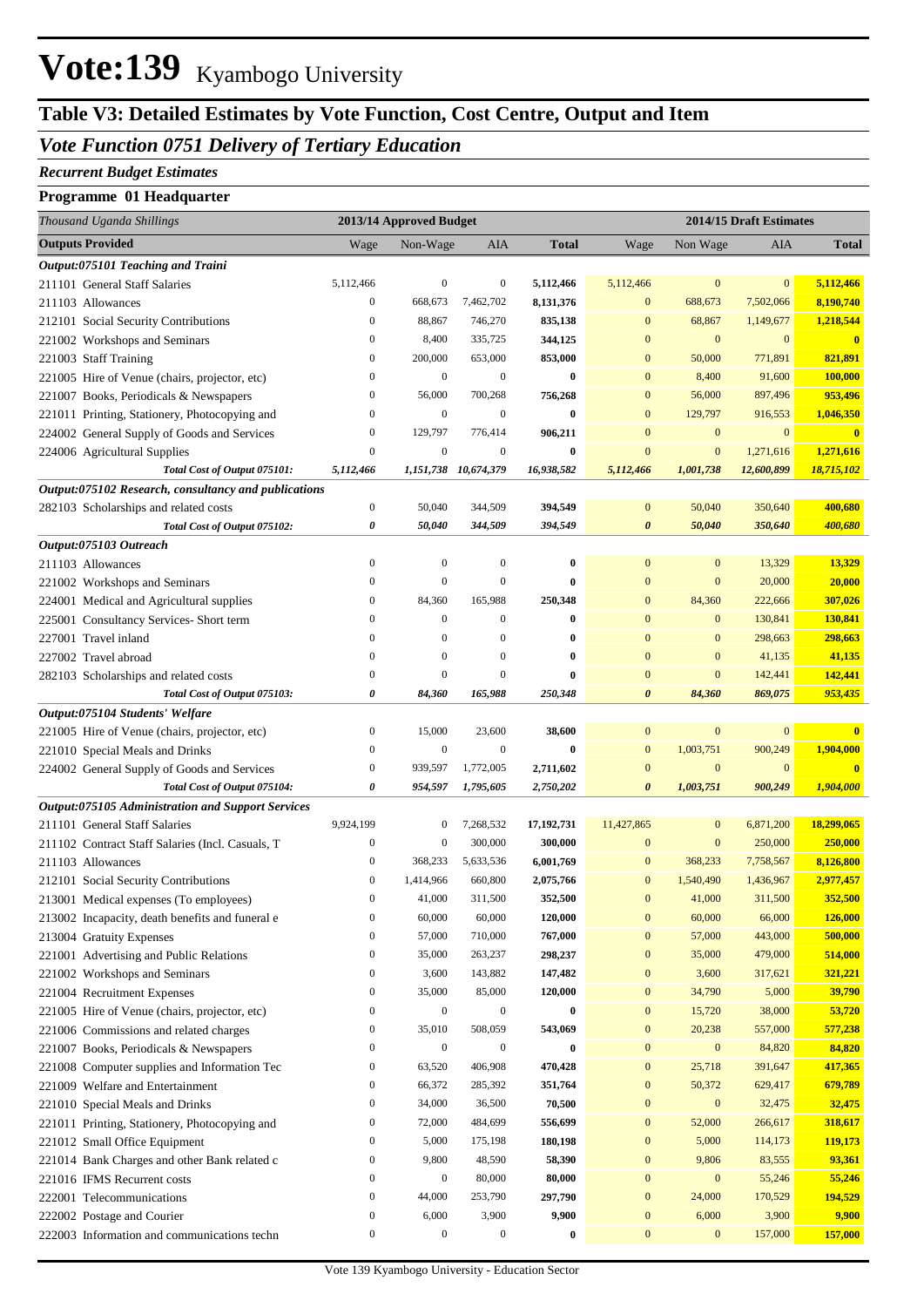## Vote:139 Kyambogo University

### **Table V3: Detailed Estimates by Vote Function, Cost Centre, Output and Item**

#### *Vote Function 0751 Delivery of Tertiary Education*

#### **Programme 01 Headquarter**

| Thousand Uganda Shillings                                              |                          | 2013/14 Approved Budget |                                  |              |                          |                        | 2014/15 Draft Estimates |                       |
|------------------------------------------------------------------------|--------------------------|-------------------------|----------------------------------|--------------|--------------------------|------------------------|-------------------------|-----------------------|
| <b>Outputs Provided</b>                                                | Wage                     | Non-Wage                | AIA                              | <b>Total</b> | Wage                     | Non Wage               | AIA                     | <b>Total</b>          |
| 223001 Property Expenses                                               | $\boldsymbol{0}$         | 7,000                   | 85,000                           | 92,000       | $\mathbf{0}$             | 7,000                  | 13,000                  | 20,000                |
| 223002 Rates                                                           | $\mathbf{0}$             | 25,000                  | $\boldsymbol{0}$                 | 25,000       | $\mathbf{0}$             | 25,000                 | 65,000                  | 90,000                |
| 223004 Guard and Security services                                     | $\mathbf{0}$             | 20,000                  | 456,000                          | 476,000      | $\mathbf{0}$             | 20,000                 | 456,000                 | 476,000               |
| 223005 Electricity                                                     | $\mathbf{0}$             | 746,409                 | 259,191                          | 1,005,600    | $\mathbf{0}$             | 746,409                | 333,591                 | 1,080,000             |
| 223006 Water                                                           | $\mathbf{0}$             | 226,160                 | 653,840                          | 880,000      | $\mathbf{0}$             | 226,160                | 749,490                 | 975,650               |
| 223007 Other Utilities- (fuel, gas, firewood, cha                      | $\mathbf{0}$             | 44,000                  | 190,460                          | 234,460      | $\mathbf{0}$             | 44,000                 | 101,860                 | 145,860               |
| 224002 General Supply of Goods and Services                            | $\mathbf{0}$             | 45,633                  | 641,513                          | 687,146      | $\mathbf{0}$             | $\mathbf{0}$           | $\mathbf{0}$            | $\mathbf{0}$          |
| 224004 Cleaning and Sanitation                                         | $\mathbf{0}$             | $\mathbf{0}$            | $\boldsymbol{0}$                 | 0            | $\mathbf{0}$             | $\mathbf{0}$           | 670,747                 | 670,747               |
| 225001 Consultancy Services- Short term                                | $\mathbf{0}$             | $\boldsymbol{0}$        | 80,000                           | 80,000       | $\mathbf{0}$             | $\bf{0}$               | 144,700                 | 144,700               |
| 226001 Insurances                                                      | $\mathbf{0}$             | 20,000                  | 43,500                           | 63,500       | $\mathbf{0}$             | 20,000                 | 80,000                  | 100,000               |
| 227001 Travel inland                                                   | $\mathbf{0}$             | 47,000                  | 200,604                          | 247,604      | $\mathbf{0}$             | 27,000                 | 126,808                 | 153,808               |
| 227002 Travel abroad                                                   | $\mathbf{0}$             | 22,950                  | 325,021                          | 347,971      | $\mathbf{0}$             | 22,950                 | 496,733                 | 519,683               |
| 227003 Carriage, Haulage, Freight and transpor                         | $\boldsymbol{0}$         | 10,000                  | 1,000                            | 11,000       | $\mathbf{0}$             | 10,000                 | 15,310                  | 25,310                |
| 227004 Fuel, Lubricants and Oils                                       | $\mathbf{0}$             | 115,000                 | 653,144                          | 768,144      | $\mathbf{0}$             | 15,000                 | 775,606                 | 790,606               |
| 228001 Maintenance - Civil                                             | $\mathbf{0}$             | 54,000                  | 478,913                          | 532,913      | $\mathbf{0}$             | 54,000                 | 546,000                 | 600,000               |
| 228002 Maintenance - Vehicles                                          | $\mathbf{0}$             | 68,000                  | 55,300                           | 123,300      | $\mathbf{0}$             | 68,000                 | 172,000                 | 240,000               |
| 228003 Maintenance – Machinery, Equipment                              | $\mathbf{0}$             | 50,000                  | 261,353                          | 311,353      | $\mathbf{0}$             | 50,000                 | 169,431                 | 219,431               |
| 228004 Maintenance - Other                                             | $\boldsymbol{0}$         | $\boldsymbol{0}$        | $\boldsymbol{0}$                 | $\bf{0}$     | $\boldsymbol{0}$         | $\boldsymbol{0}$       | 10,000                  | 10,000                |
| Total Cost of Output 075105:                                           | 9,924,199                | 3,851,653               | 22,104,362                       | 35,880,214   | 11,427,865               | 3,684,486              | 25,449,512              | 40,561,863            |
| <b>Total Cost of Outputs Provided</b>                                  | 15,036,665               |                         | 6,092,388 35,084,842             | 56,213,894   | 16,540,331               | 5,824,375              | 40,170,374              | 62,535,079            |
| <b>Outputs Funded</b>                                                  | Wage                     | Non-Wage                | <b>AIA</b>                       | <b>Total</b> | Wage                     | Non Wage               | AIA                     | <b>Total</b>          |
| Output:075151 Guild services                                           |                          |                         |                                  |              |                          |                        |                         |                       |
| 262101 Contributions to International Organisat                        | $\mathbf{0}$             | 20,000                  | 160,000                          | 180,000      | $\mathbf{0}$             | $\mathbf{0}$           | 401,000                 | 401,000               |
| s, mosques, subsription to international organisations                 | 0                        | $\boldsymbol{\theta}$   |                                  | 0            | $\theta$                 |                        | 401,000                 | 401,000               |
| 263106 Other Current grants                                            | $\boldsymbol{0}$         | 547,505                 | 3,847,802                        | 4,395,307    | $\mathbf{0}$             | 835,518                | 3,079,896               | 3,915,413             |
| o/w KYU,NTC,PTC,DEPEcentres                                            | 0                        | $\boldsymbol{\theta}$   |                                  | 0            | $\boldsymbol{\theta}$    | 835,518                | 3,079,896               | 3,915,413             |
| Total Cost of Output 075151:                                           | 0                        | 567,505                 | 4,007,802                        | 4,575,307    | $\boldsymbol{\theta}$    | 835,518                | 3,480,896               | 4,316,413             |
| <b>Total Cost of Outputs Funded</b>                                    | $\bf{0}$                 | 567,505                 | 4,007,802                        | 4,575,307    | $\bf{0}$                 | 835,518                | 3,480,896               | 4,316,413             |
| <b>Arrears</b>                                                         | Wage                     | Non-Wage                | AIA                              | <b>Total</b> | Wage                     | Non Wage               | AIA                     | <b>Total</b>          |
| Output:075199 Arrears                                                  |                          |                         |                                  |              |                          |                        |                         |                       |
| 321614 Electricity arrears (Budgeting)                                 | $\boldsymbol{0}$         | $\mathbf{0}$            | $\boldsymbol{0}$                 | $\bf{0}$     | $\mathbf{0}$             | 11,275                 | $\mathbf{0}$            | 11,275                |
| Total Cost of Output 075199:                                           | 0                        | 0                       |                                  | 0            | $\boldsymbol{\theta}$    | 11,275                 | $\boldsymbol{\theta}$   | 11,275                |
| <b>Total Cost of Arrears</b>                                           | $\bf{0}$                 | $\bf{0}$                |                                  | $\bf{0}$     | $\bf{0}$                 | 11,275                 | $\bf{0}$                | 11,275                |
| <b>Total Programme 01</b><br>Total Excluding Arrears and AIA           | 15,036,665<br>15,036,665 | 6,659,892               | 6,659,892 39,092,644<br>$\theta$ | 60,789,201   | 16,540,331<br>16,540,331 | 6,671,167<br>6,659,892 | 43,651,269              | 66,862,767            |
|                                                                        |                          |                         |                                  | 21,696,557   |                          |                        | $\boldsymbol{\theta}$   | 23,200,223            |
| <b>Development Budget Estimates</b>                                    |                          |                         |                                  |              |                          |                        |                         |                       |
| Project 0369 Development of Kyambogo University                        |                          |                         |                                  |              |                          |                        |                         |                       |
| Thousand Uganda Shillings                                              |                          | 2013/14 Approved Budget |                                  |              |                          |                        | 2014/15 Draft Estimates |                       |
| <b>Capital Purchases</b>                                               |                          | GoU External Fin.       | AIA                              | <b>Total</b> |                          | GoU External Fin.      | AIA                     | <b>Total</b>          |
| Output:075172 Government Buildings and Administrative Infrastructure   |                          |                         |                                  |              |                          |                        |                         |                       |
| 231001 Non Residential buildings (Depreciatio                          | 162,845                  | $\boldsymbol{0}$        | 2,370,000                        | 2,532,845    | 162,845                  | $\boldsymbol{0}$       | 3,719,420               | 3,882,265             |
| 231002 Residential buildings (Depreciation)                            | $\boldsymbol{0}$         | $\boldsymbol{0}$        | 170,640                          | 170,640      | $\boldsymbol{0}$         | $\boldsymbol{0}$       | $\boldsymbol{0}$        | $\bf{0}$              |
| Total Cost of Output 075172:                                           | 162,845                  | 0                       | 2,540,640                        | 2,703,485    | 162,845                  | 0                      | 3,719,420               | 3,882,265             |
| Output:075173 Roads, Streets and Highways                              |                          |                         |                                  |              |                          |                        |                         |                       |
| 231003 Roads and bridges (Depreciation)                                | $\boldsymbol{0}$         | 0                       | 1,000,000                        | 1,000,000    | $\boldsymbol{0}$         | $\boldsymbol{0}$       | $\mathbf{0}$            | $\boldsymbol{0}$      |
| Total Cost of Output 075173:                                           | 0                        | 0                       | 1,000,000                        | 1,000,000    | $\boldsymbol{\theta}$    | $\pmb{\theta}$         |                         | $\boldsymbol{\theta}$ |
| Output:075175 Purchase of Motor Vehicles and Other Transport Equipment |                          |                         |                                  |              |                          |                        |                         |                       |
| 231004 Transport equipment                                             | $\boldsymbol{0}$         | $\boldsymbol{0}$        | $\boldsymbol{0}$                 | $\bf{0}$     | $\mathbf{0}$             | $\boldsymbol{0}$       | 320,000                 | 320,000               |

231005 Machinery and equipment 0 0 1,040,447 **1,040,447** 0 0 1,781,172 **1,781,172**

312206 Gross Tax 200,000 0 0 **200,000** 0 0 0 **0**

*Output:075176 Purchase of Office and ICT Equipment, including Software*

*Total Cost of Output 075175: 200,000 0 0 200,000 0 0 320,000 320,000*

*Total Cost of Output 075176: 0 0 1,040,447 1,040,447 0 0 1,781,172 1,781,172*